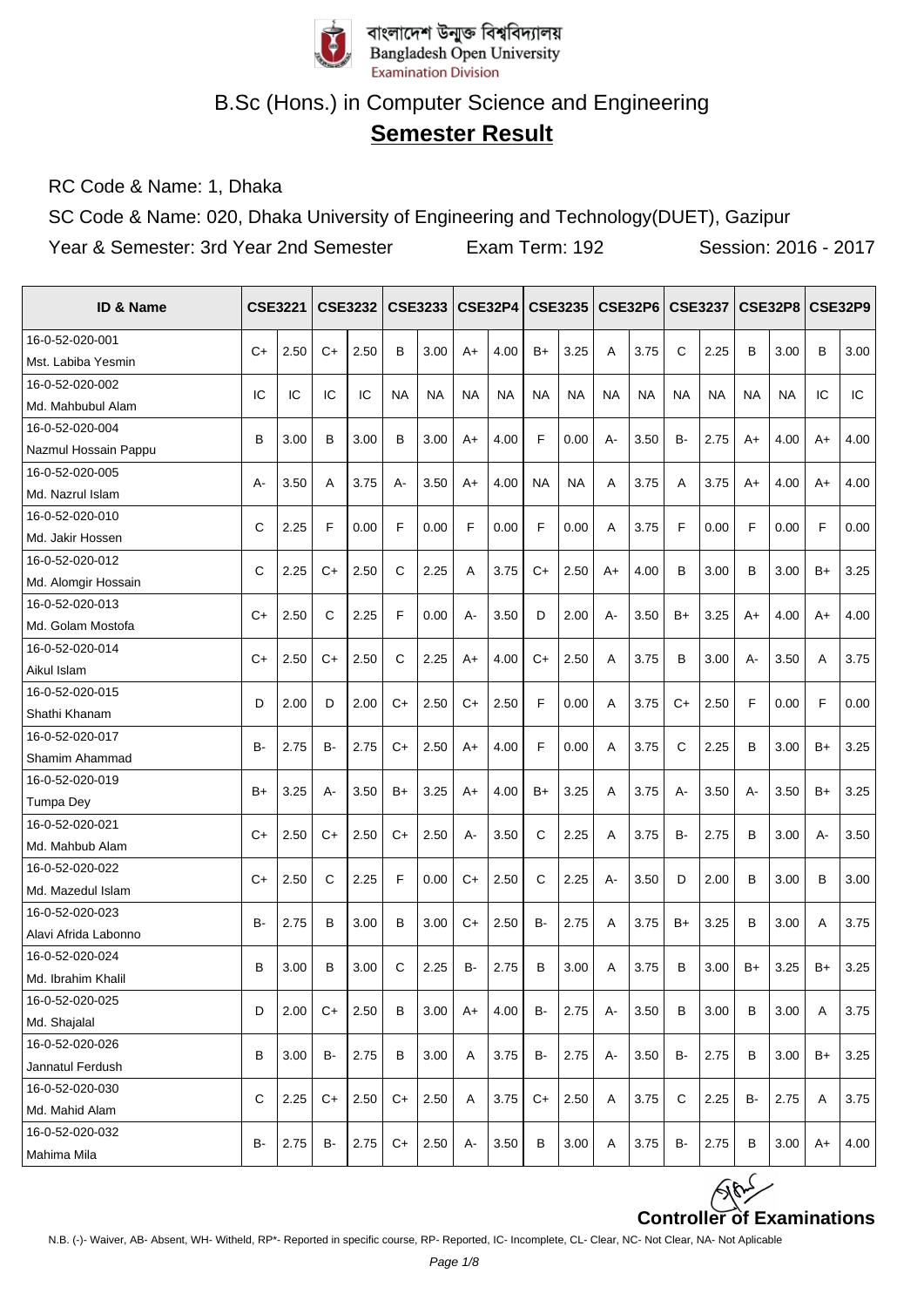

# **Semester Result**

RC Code & Name: 1, Dhaka

SC Code & Name: 020, Dhaka University of Engineering and Technology(DUET), Gazipur

| <b>ID &amp; Name</b>        |           | <b>CSE3221</b> |           | <b>CSE3232</b> |      | <b>CSE3233</b> |       | <b>CSE32P4</b> |           | <b>CSE3235</b> |           | CSE32P6 CSE3237 |           |      |           | <b>CSE32P8</b> |           | <b>CSE32P9</b> |
|-----------------------------|-----------|----------------|-----------|----------------|------|----------------|-------|----------------|-----------|----------------|-----------|-----------------|-----------|------|-----------|----------------|-----------|----------------|
| 16-0-52-020-033             | B-        | 2.75           | B         | 3.00           | C    | 2.25           | A+    | 4.00           | C         | 2.25           | $A+$      | 4.00            | <b>B-</b> | 2.75 | $B+$      | 3.25           | B+        | 3.25           |
| Md Riyad Hossain            |           |                |           |                |      |                |       |                |           |                |           |                 |           |      |           |                |           |                |
| 16-0-52-020-034             | B         | 3.00           | B         | 3.00           | B    | 3.00           | A     | 3.75           | $C+$      | 2.50           | A-        | 3.50            | $A -$     | 3.50 | A+        | 4.00           | $B+$      | 3.25           |
| Md Abdullah                 |           |                |           |                |      |                |       |                |           |                |           |                 |           |      |           |                |           |                |
| 16-0-52-020-035             | $C+$      | 2.50           | В         | 3.00           | $C+$ | 2.50           | B+    | 3.25           | C         | 2.25           | A         | 3.75            | $A -$     | 3.50 | B         | 3.00           | B+        | 3.25           |
| Md. Al-mamun Shaikh         |           |                |           |                |      |                |       |                |           |                |           |                 |           |      |           |                |           |                |
| 16-0-52-020-036             | <b>B-</b> | 2.75           | <b>B-</b> | 2.75           | C    | 2.25           | B-    | 2.75           | $C+$      | 2.50           | A         | 3.75            | $C+$      | 2.50 | B         | 3.00           | $B+$      | 3.25           |
| Mohammad Mozammel Haque     |           |                |           |                |      |                |       |                |           |                |           |                 |           |      |           |                |           |                |
| 16-0-52-020-038             | $B+$      | 3.25           | B         | 3.00           | $B+$ | 3.25           | B-    | 2.75           | $A -$     | 3.50           | A         | 3.75            | $A -$     | 3.50 | B         | 3.00           | B         | 3.00           |
| Shohag Hossain              |           |                |           |                |      |                |       |                |           |                |           |                 |           |      |           |                |           |                |
| 16-0-52-020-039             | $C+$      | 2.50           | <b>B-</b> | 2.75           | В    | 3.00           | B-    | 2.75           | B-        | 2.75           | A-        | 3.50            | <b>B-</b> | 2.75 | B         | 3.00           | B+        | 3.25           |
| Sajib Biswas                |           |                |           |                |      |                |       |                |           |                |           |                 |           |      |           |                |           |                |
| 16-0-52-020-040             |           |                |           |                |      |                |       |                |           |                |           |                 | F         |      |           |                |           |                |
| Ranjit Kumar Mohonto        | <b>B-</b> | 2.75           | C         | 2.25           | в-   | 2.75           | $A+$  | 4.00           | C         | 2.25           | $A+$      | 4.00            |           | 0.00 | А-        | 3.50           | $B+$      | 3.25           |
| 16-0-52-020-045             |           |                | F         |                |      |                | F     |                | F         |                |           |                 |           |      | F         |                |           |                |
| Md. Nahid Hossain           | <b>B-</b> | 2.75           |           | 0.00           | D    | 2.00           |       | 0.00           |           | 0.00           | A-        | 3.50            | C         | 2.25 |           | 0.00           | F         | 0.00           |
| 16-0-52-020-046             | $C+$      | 2.50           | F         | 0.00           | D    | 2.00           | IC    | IC             | F         | 0.00           | IC        | IC              | $C+$      | 2.50 | B+        | 3.25           | А-        | 3.50           |
| Md. Farruk Islam            |           |                |           |                |      |                |       |                |           |                |           |                 |           |      |           |                |           |                |
| 16-0-52-020-048             | $A-$      | 3.50           | A         | 3.75           | B+   | 3.25           | $A+$  | 4.00           | $B+$      | 3.25           | A-        | 3.50            | A         | 3.75 | В         | 3.00           | $B+$      | 3.25           |
| Farjana Akter               |           |                |           |                |      |                |       |                |           |                |           |                 |           |      |           |                |           |                |
| 16-0-52-020-052             | <b>B-</b> | 2.75           | <b>B-</b> | 2.75           | в-   | 2.75           |       | 3.50           | <b>B-</b> | 2.75           | $B+$      | 3.25            | C         | 2.25 | В         | 3.00           |           | 3.25           |
| Sharif Ahmed                |           |                |           |                |      |                | $A -$ |                |           |                |           |                 |           |      |           |                | B+        |                |
| 16-0-52-020-053             | B         | 3.00           | <b>B-</b> | 2.75           | $C+$ | 2.50           | B+    | 3.25           | B-        | 2.75           | $A -$     | 3.50            | <b>B-</b> | 2.75 | B         | 3.00           | А-        | 3.50           |
| Kazi Shahedul Hoque         |           |                |           |                |      |                |       |                |           |                |           |                 |           |      |           |                |           |                |
| 16-0-52-020-061             | $C+$      | 2.50           | C         | 2.25           | F    | 0.00           | B     | 3.00           | D         | 2.00           | $A -$     | 3.50            | $C+$      | 2.50 | <b>B-</b> | 2.75           | B+        | 3.25           |
| Sojib Ahmed                 |           |                |           |                |      |                |       |                |           |                |           |                 |           |      |           |                |           |                |
| 16-0-52-020-062             | IC        | IC             | IC        | IC             | IC   | IC             | IC    | IC             | <b>NA</b> | <b>NA</b>      | <b>NA</b> | <b>NA</b>       | IC        | IC   | IC        | IC             | IC        | IC             |
| Md. Shiplu Miah             |           |                |           |                |      |                |       |                |           |                |           |                 |           |      |           |                |           |                |
| 16-0-52-020-066             | <b>B-</b> | 2.75           | <b>B-</b> | 2.75           | C    | 2.25           | $B+$  | 3.25           | IC        | IC             | IC        | IC              | C         | 2.25 | IC        | IC             | $B+$      | 3.25           |
| Md. Abul Kalam              |           |                |           |                |      |                |       |                |           |                |           |                 |           |      |           |                |           |                |
| 16-0-52-020-071             |           |                |           |                |      |                |       |                |           |                |           |                 |           |      |           |                |           |                |
| Md. Showrop Haque Bhuiyan   | $C+$      | 2.50           | <b>B-</b> | 2.75           | C    | 2.25           | A+    | 4.00           | F         | 0.00           | $B+$      | 3.25            | <b>B-</b> | 2.75 | В         | 3.00           | B+        | 3.25           |
| 16-0-52-020-075             |           |                |           |                |      |                |       |                |           |                |           |                 |           |      |           |                |           |                |
| Md. Shafekul Abid Chowdhury | $B+$      | 3.25           | А-        | 3.50           | B-   | 2.75           | Α     | 3.75           | B         | 3.00           | $B+$      | 3.25            | B+        | 3.25 | $A+$      | 4.00           | $A+$      | 4.00           |
| 16-0-52-020-080             | <b>B-</b> |                |           |                | B    |                |       |                | $C+$      |                |           |                 | $B+$      |      | $C+$      |                | <b>B-</b> | 2.75           |
| Md. Shirulla Khan           |           | 2.75           | B+        | 3.25           |      | 3.00           | A+    | 4.00           |           | 2.50           | А-        | 3.50            |           | 3.25 |           | 2.50           |           |                |

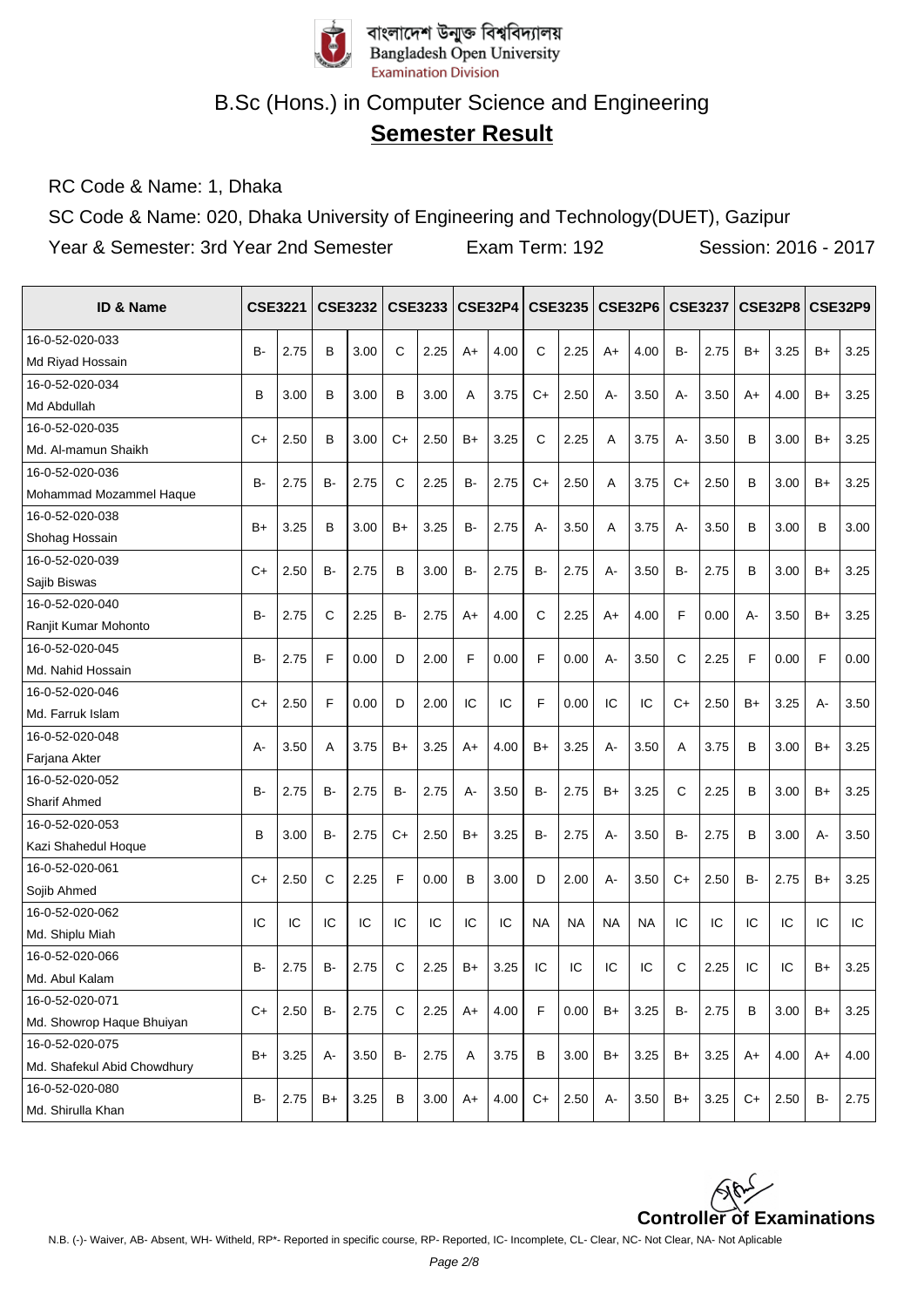

# **Semester Result**

RC Code & Name: 1, Dhaka

SC Code & Name: 020, Dhaka University of Engineering and Technology(DUET), Gazipur

| <b>ID &amp; Name</b>   |           | <b>CSE3221</b> |           | <b>CSE3232</b> |              | <b>CSE3233</b> |           | <b>CSE32P4</b> |              | <b>CSE3235</b> |           | <b>CSE32P6</b> |           | <b>CSE3237</b> |           | <b>CSE32P8</b> |           | <b>CSE32P9</b> |
|------------------------|-----------|----------------|-----------|----------------|--------------|----------------|-----------|----------------|--------------|----------------|-----------|----------------|-----------|----------------|-----------|----------------|-----------|----------------|
| 15-0-52-020-005        | CL        | <b>CL</b>      | IC        | IC             | <b>CL</b>    | <b>CL</b>      | CL        | <b>CL</b>      | CL           | <b>CL</b>      | CL        | CL             | F         | 0.00           | F         | 0.00           | F         | 0.00           |
| Md. Harunur Rashid     |           |                |           |                |              |                |           |                |              |                |           |                |           |                |           |                |           |                |
| 15-0-52-020-007        | F.        | 0.00           | D         | 2.00           | $\mathsf{C}$ | 2.25           | $B+$      | 3.25           | F            | 0.00           | $B+$      | 3.25           | F         | 0.00           | <b>B-</b> | 2.75           | $B+$      | 3.25           |
| Tarikul Islam          |           |                |           |                |              |                |           |                |              |                |           |                |           |                |           |                |           |                |
| 15-0-52-020-008        | CL        | <b>CL</b>      | <b>CL</b> | <b>CL</b>      | CL           | <b>CL</b>      | <b>CL</b> | <b>CL</b>      | <b>CL</b>    | <b>CL</b>      | CL        | <b>CL</b>      | <b>CL</b> | CL             | F         | 0.00           | F         | 0.00           |
| Kamruzzaman Khan       |           |                |           |                |              |                |           |                |              |                |           |                |           |                |           |                |           |                |
| 15-0-52-020-014        | C         | 2.25           | C         | 2.25           | C            | 2.25           | <b>B-</b> | 2.75           | $C+$         | 2.50           | $A -$     | 3.50           | <b>B-</b> | 2.75           | F         | 0.00           | А-        | 3.50           |
| Md. Saidul Islam       |           |                |           |                |              |                |           |                |              |                |           |                |           |                |           |                |           |                |
| 15-0-52-020-017        | <b>CL</b> | <b>CL</b>      | D         | 2.00           | <b>CL</b>    | <b>CL</b>      | <b>CL</b> | <b>CL</b>      | CL           | <b>CL</b>      | CL        | <b>CL</b>      | <b>CL</b> | <b>CL</b>      | <b>CL</b> | <b>CL</b>      | <b>CL</b> | CL.            |
| Md. Nur Uddin Jahangir |           |                |           |                |              |                |           |                |              |                |           |                |           |                |           |                |           |                |
| 15-0-52-020-018        | <b>CL</b> | <b>CL</b>      | <b>CL</b> | <b>CL</b>      | <b>CL</b>    | <b>CL</b>      | <b>CL</b> | <b>CL</b>      | D            | 2.00           | <b>CL</b> | <b>CL</b>      | B         | 3.00           | <b>CL</b> | <b>CL</b>      | <b>CL</b> | <b>CL</b>      |
| Rayhan Talukder        |           |                |           |                |              |                |           |                |              |                |           |                |           |                |           |                |           |                |
| 15-0-52-020-021        | <b>CL</b> | <b>CL</b>      | <b>CL</b> | <b>CL</b>      | CL           | <b>CL</b>      | CL        | <b>CL</b>      | <b>CL</b>    | <b>CL</b>      | CL        | CL             | <b>CL</b> | CL             | F         | 0.00           | <b>CL</b> | CL             |
| Ahsan Kabir            |           |                |           |                |              |                |           |                |              |                |           |                |           |                |           |                |           |                |
| 15-0-52-020-028        | $B+$      | 3.25           | $A -$     | 3.50           | A-           | 3.50           | $A+$      | 4.00           | <sub>B</sub> | 3.00           | $A -$     | 3.50           | <b>B-</b> | 2.75           | $C+$      | 2.50           | $A+$      | 4.00           |
| Kazi Tajnur Islam      |           |                |           |                |              |                |           |                |              |                |           |                |           |                |           |                |           |                |
| 15-0-52-020-032        | <b>CL</b> | <b>CL</b>      | <b>CL</b> | <b>CL</b>      | <b>CL</b>    | <b>CL</b>      | <b>CL</b> | <b>CL</b>      | <b>CL</b>    | <b>CL</b>      | CL        | <b>CL</b>      | <b>CL</b> | CL             | D         | 2.00           | <b>CL</b> | <b>CL</b>      |
| Mohammad Asadullah     |           |                |           |                |              |                |           |                |              |                |           |                |           |                |           |                |           |                |
| 15-0-52-020-040        | B         | 3.00           | B         | 3.00           | $\mathsf{C}$ | 2.25           | A         | 3.75           | D            | 2.00           | $A -$     | 3.50           | <b>B-</b> | 2.75           | B         | 3.00           | $B+$      | 3.25           |
| Md. Mahbubur Rahman    |           |                |           |                |              |                |           |                |              |                |           |                |           |                |           |                |           |                |
| 15-0-52-020-073        | $C+$      | 2.50           | C         | 2.25           | F            | 0.00           | C         | 2.25           | C            | 2.25           | $A -$     | 3.50           | D         | 2.00           | $C+$      | 2.50           | <b>B-</b> | 2.75           |
| Aujmir Sultana Jilik   |           |                |           |                |              |                |           |                |              |                |           |                |           |                |           |                |           |                |

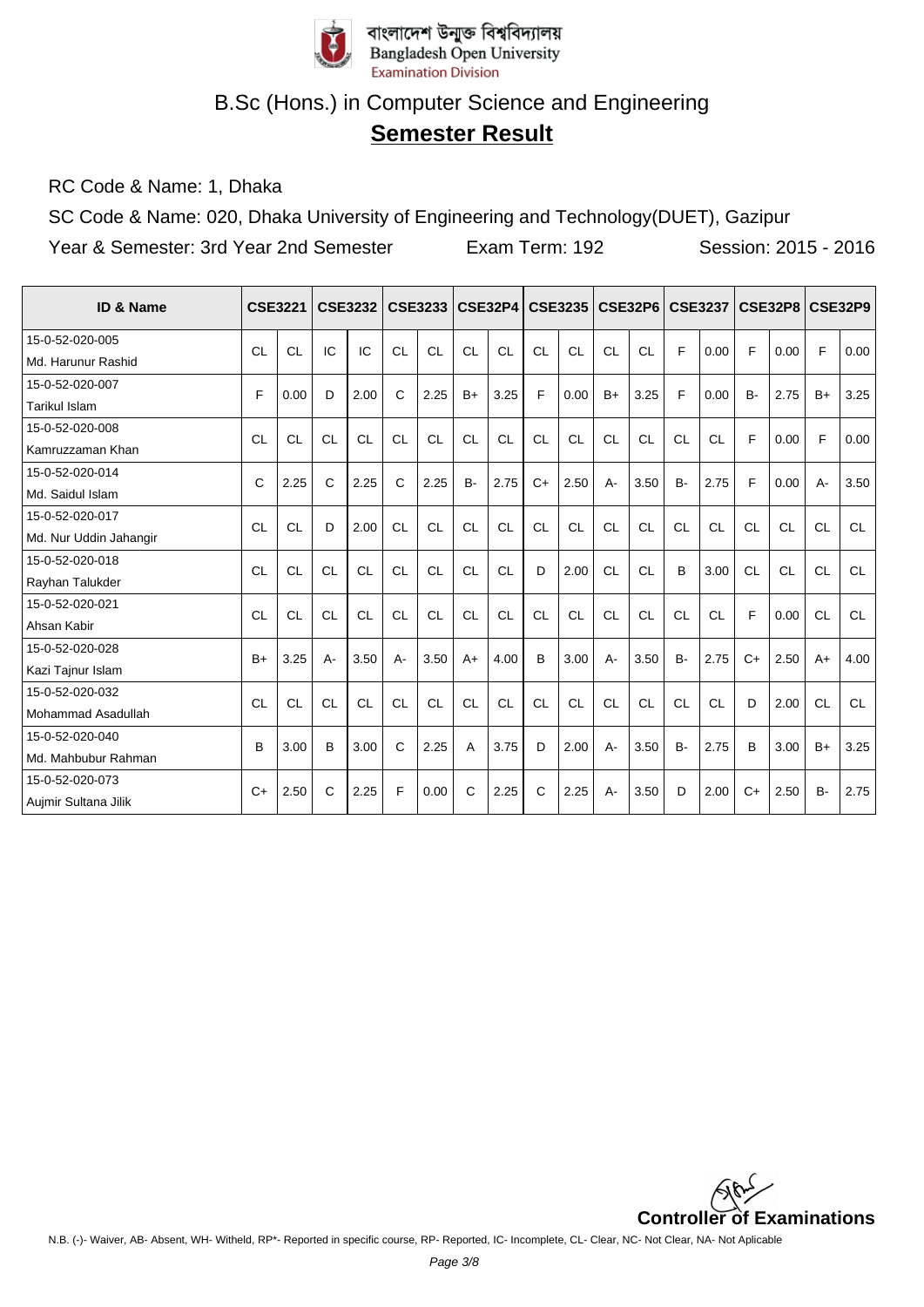

## **Semester Result**

RC Code & Name: 1, Dhaka

SC Code & Name: 020, Dhaka University of Engineering and Technology(DUET), Gazipur

| <b>ID &amp; Name</b>  | <b>CSE3221</b> |           |           | CSE3232   |           |           |    |           |           |           | CSE3233   CSE32P4   CSE3235   CSE32P6   CSE3237 |           |           |           |           | CSE32P8   CSE32P9 |           |           |
|-----------------------|----------------|-----------|-----------|-----------|-----------|-----------|----|-----------|-----------|-----------|-------------------------------------------------|-----------|-----------|-----------|-----------|-------------------|-----------|-----------|
| 14-0-52-020-005       | CL             | <b>CL</b> | IC        | IC        | <b>NA</b> | <b>NA</b> | IC | IC        | <b>NA</b> | <b>NA</b> | <b>NA</b>                                       | <b>NA</b> | <b>NA</b> | <b>NA</b> | <b>NA</b> | <b>NA</b>         | IC        | IC        |
| Noor-e-alam           |                |           |           |           |           |           |    |           |           |           |                                                 |           |           |           |           |                   |           |           |
| 14-0-52-020-007       | CL             | <b>CL</b> | CL        | <b>CL</b> | CL        | CL        | CL | <b>CL</b> | <b>CL</b> | CL        | <b>CL</b>                                       | <b>CL</b> | F         | 0.00      | С         | 2.25              | CL        | <b>CL</b> |
| Md. Mirajul Islam     |                |           |           |           |           |           |    |           |           |           |                                                 |           |           |           |           |                   |           |           |
| 14-0-52-020-035       | CL             | <b>CL</b> | <b>CL</b> | <b>CL</b> | <b>CL</b> | <b>CL</b> | CL | <b>CL</b> | <b>CL</b> | <b>CL</b> | CL.                                             | <b>CL</b> | B         | 3.00      | $C+$      | 2.50              | <b>CL</b> | <b>CL</b> |
| Zahid Hasan Khandokar |                |           |           |           |           |           |    |           |           |           |                                                 |           |           |           |           |                   |           |           |
| 14-0-52-020-045       | -CL            | <b>CL</b> | CL        | <b>CL</b> | IC        | IC        | IC | IC        | IC        | IC        | CL                                              | <b>CL</b> | <b>CL</b> | <b>CL</b> | IC        | IC                | <b>CL</b> | CL        |
| Md. Sujan Shaikh      |                |           |           |           |           |           |    |           |           |           |                                                 |           |           |           |           |                   |           |           |

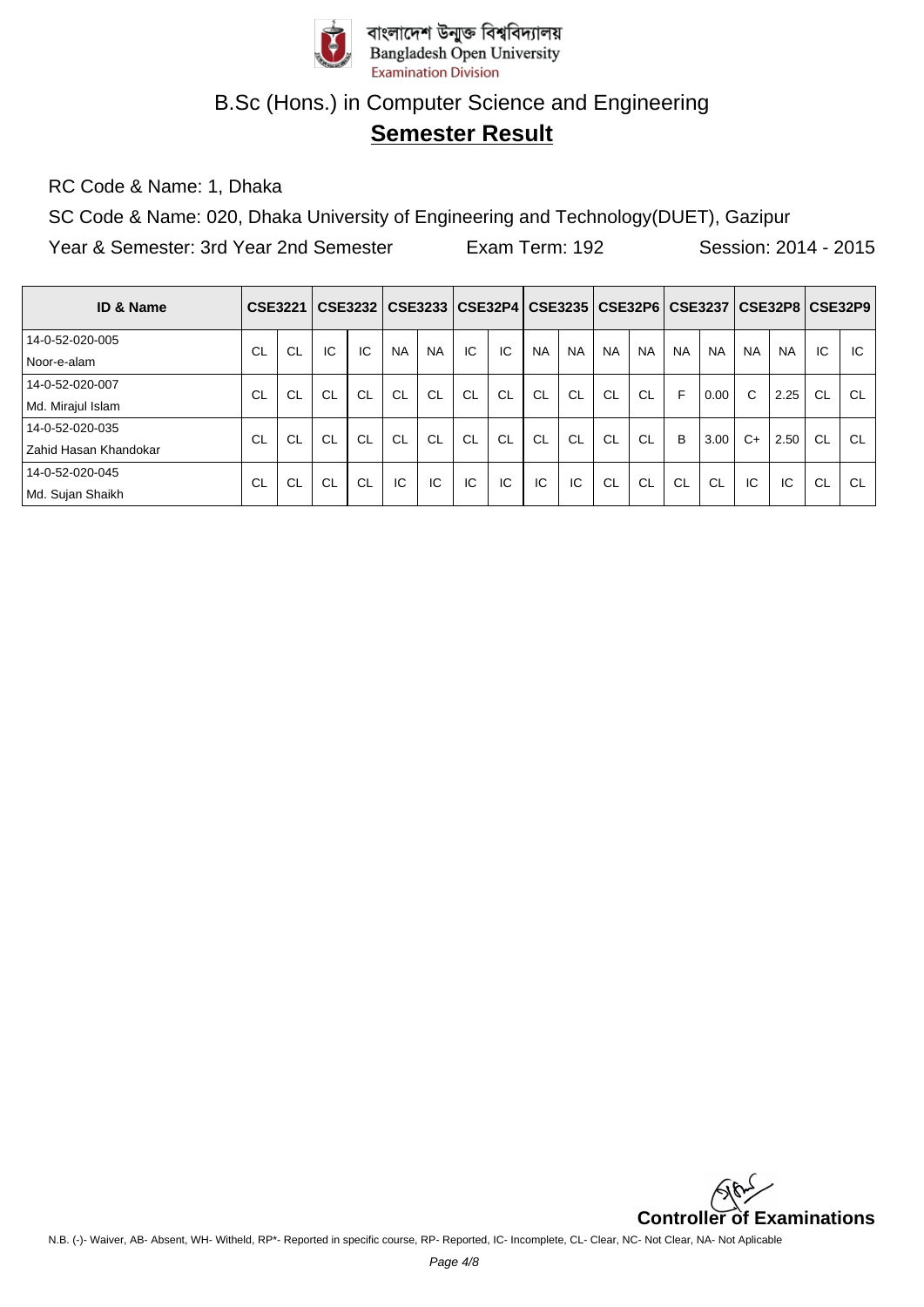

# **Semester Result**

RC Code & Name: 1, Dhaka

SC Code & Name: 020, Dhaka University of Engineering and Technology(DUET), Gazipur

| <b>ID &amp; Name</b> |     | <b>CSE3221</b> |           |        |     |    |     |           |   |      |           |    |        |      |    |     |        | CSE3232   CSE3233   CSE32P4   CSE3235   CSE32P6   CSE3237   CSE32P8   CSE32P9 |
|----------------------|-----|----------------|-----------|--------|-----|----|-----|-----------|---|------|-----------|----|--------|------|----|-----|--------|-------------------------------------------------------------------------------|
| 13-0-52-020-057      | CL. | CL             | <b>CL</b> | $\sim$ | CL. | CL | CL. | <b>CL</b> | D | 2.00 | <b>CL</b> | CL | $\sim$ | 2.25 | CL | -CL | $\sim$ | $\sim$                                                                        |
| l Md. Tanzir Hossain |     |                |           |        |     |    |     |           |   |      |           |    |        |      |    |     |        |                                                                               |

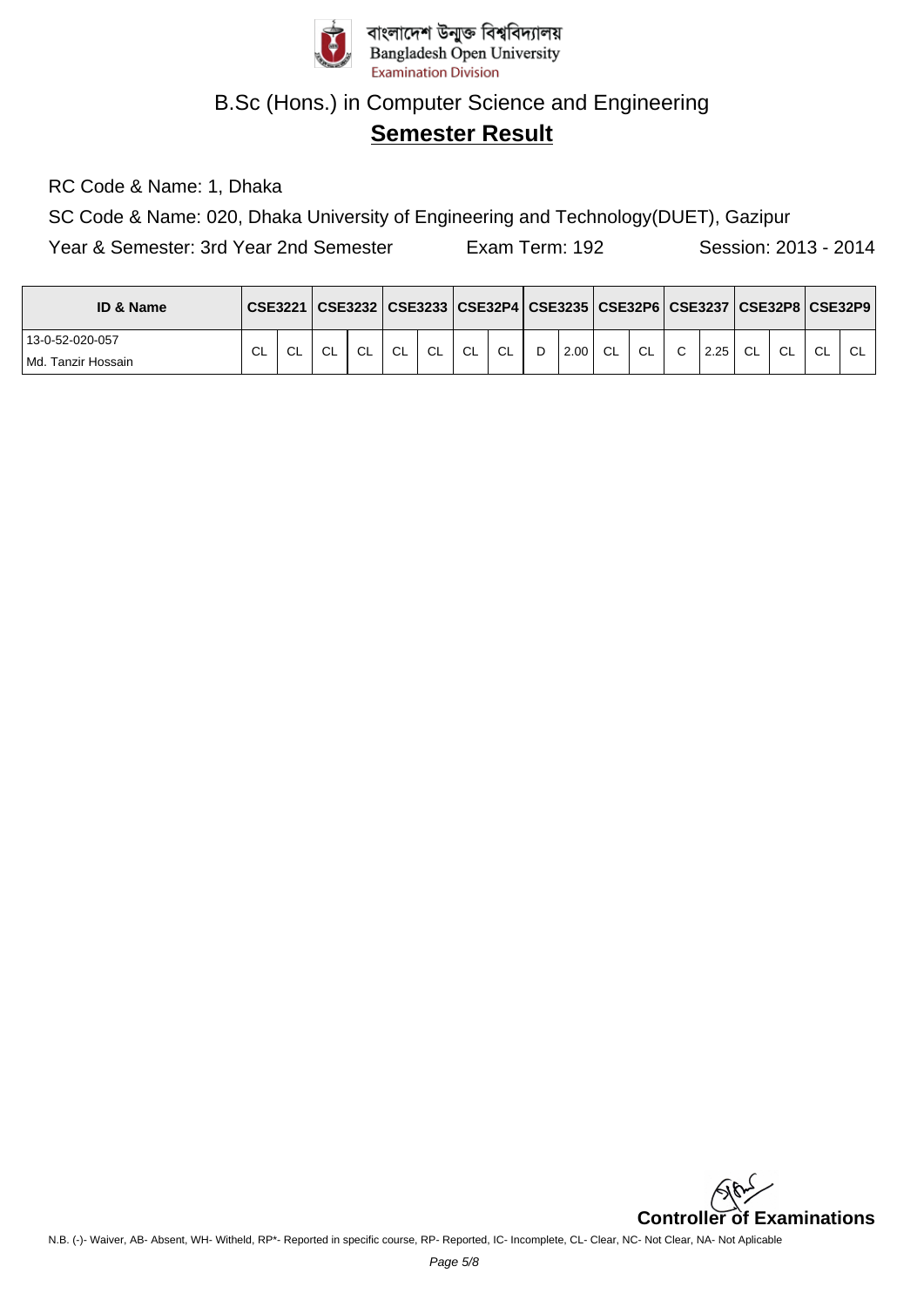

# **Semester Result**

RC Code & Name: 1, Dhaka

SC Code & Name: 801, Regional Centre, Dhaka

| ID & Name                       |              | <b>CSE3221</b> |           | <b>CSE3232</b> |           | CSE3233 |       | <b>CSE32P4</b> |           | <b>CSE3235</b> |           | <b>CSE32P6</b> |           | <b>CSE3237</b> |       | <b>CSE32P8   CSE32P9</b> |       |      |
|---------------------------------|--------------|----------------|-----------|----------------|-----------|---------|-------|----------------|-----------|----------------|-----------|----------------|-----------|----------------|-------|--------------------------|-------|------|
| 16-0-52-801-001                 | $B+$         | 3.25           | <b>B-</b> | 2.75           | <b>B-</b> | 2.75    | $A -$ | 3.50           | B-        | 2.75           | A         | 3.75           | <b>B-</b> | 2.75           | $C+$  | 2.50                     | $A -$ | 3.50 |
| Md. Mahmudul Hasan              |              |                |           |                |           |         |       |                |           |                |           |                |           |                |       |                          |       |      |
| 16-0-52-801-003                 | в-           | 2.75           | C+        | 2.50           | C+        | 2.50    | B     | 3.00           | NA        | NA             | <b>NA</b> | <b>NA</b>      | D         | 2.00           | $A -$ | 3.50                     | А-    | 3.50 |
| Mehenaz Khan Sorna              |              |                |           |                |           |         |       |                |           |                |           |                |           |                |       |                          |       |      |
| 16-0-52-801-004                 | в-           | 2.75           | B-        | 2.75           | В         | 3.00    | А-    | 3.50           | B+        | 3.25           | A         | 3.75           | C+        | 2.50           | A+    | 4.00                     | А-    | 3.50 |
| Md. Farhad Hossain              |              |                |           |                |           |         |       |                |           |                |           |                |           |                |       |                          |       |      |
| 16-0-52-801-006                 | $\mathsf{C}$ | 2.25           | B-        | 2.75           | B         | 3.00    | $A -$ | 3.50           | $A -$     | 3.50           | A         | 3.75           | $C+$      | 2.50           | B+    | 3.25                     | Α     | 3.75 |
| Md. Asequr Rahman               |              |                |           |                |           |         |       |                |           |                |           |                |           |                |       |                          |       |      |
| 16-0-52-801-007                 | A+           | 4.00           | A+        | 4.00           | A         | 3.75    | A+    | 4.00           | A+        | 4.00           | A+        | 4.00           | A+        | 4.00           | A+    | 4.00                     | A+    | 4.00 |
| Mushrifa Jahan                  |              |                |           |                |           |         |       |                |           |                |           |                |           |                |       |                          |       |      |
| 16-0-52-801-010                 | A            | 3.75           | B+        | 3.25           | A         | 3.75    | A     | 3.75           | A         | 3.75           | A+        | 4.00           | A         | 3.75           | A+    | 4.00                     | A+    | 4.00 |
| Ummah Halima Khatun             |              |                |           |                |           |         |       |                |           |                |           |                |           |                |       |                          |       |      |
| 16-0-52-801-011                 | А-           | 3.50           | A-        | 3.50           | А-        | 3.50    | $B+$  | 3.25           | $A -$     | 3.50           | A-        | 3.50           | $B+$      | 3.25           | $C+$  | 2.50                     | A+    | 4.00 |
| Habibah Aktar                   |              |                |           |                |           |         |       |                |           |                |           |                |           |                |       |                          |       |      |
| 16-0-52-801-014                 | B-           | 2.75           | C+        | 2.50           | C+        | 2.50    | C+    | 2.50           | B         | 3.00           | A-        | 3.50           | D         | 2.00           | D     | 2.00                     | B     | 3.00 |
| Muhammad Zakaria                |              |                |           |                |           |         |       |                |           |                |           |                |           |                |       |                          |       |      |
| 16-0-52-801-015                 | IC           | IC             | IC        | IC             | IC        | IC      | IC    | IC             | <b>NA</b> | <b>NA</b>      | <b>NA</b> | <b>NA</b>      | IC        | IC             | NA    | NA                       | IC    | IC   |
| Marjia Akter<br>16-0-52-801-016 |              |                |           |                |           |         |       |                |           |                |           |                |           |                |       |                          |       |      |
| Shuvo Debnath                   | $B+$         | 3.25           | B+        | 3.25           | B+        | 3.25    | $A+$  | 4.00           | $A -$     | 3.50           | $A+$      | 4.00           | $B+$      | 3.25           | A+    | 4.00                     | A+    | 4.00 |
| 16-0-52-801-017                 |              |                |           |                |           |         |       |                |           |                |           |                |           |                |       |                          |       |      |
| Sarmin Sultana                  | A            | 3.75           | Α         | 3.75           | B+        | 3.25    | $A+$  | 4.00           | A         | 3.75           | $A+$      | 4.00           | A+        | 4.00           | A+    | 4.00                     | A+    | 4.00 |
| 16-0-52-801-018                 |              |                |           |                |           |         |       |                |           |                |           |                |           |                |       |                          |       |      |
| Md.bahauddin Bahar              | $B+$         | 3.25           | B         | 3.00           | B+        | 3.25    | B     | 3.00           | $A -$     | 3.50           | $A+$      | 4.00           | $C+$      | 2.50           | D     | 2.00                     | A     | 3.75 |
| 16-0-52-801-024                 |              |                |           |                |           |         |       |                |           |                |           |                |           |                |       |                          |       |      |
| Md. Sheikh Sadi                 | $A+$         | 4.00           | Α         | 3.75           | в         | 3.00    | A+    | 4.00           | $B+$      | 3.25           | $A+$      | 4.00           | A-        | 3.50           | A     | 3.75                     | A+    | 4.00 |
| 16-0-52-801-025                 |              |                |           |                |           |         |       |                |           |                |           |                |           |                |       |                          |       |      |
| Md. Jilan Chowdhury             | B-           | 2.75           | B-        | 2.75           | B-        | 2.75    | B+    | 3.25           | B-        | 2.75           | Α         | 3.75           | $C+$      | 2.50           | А-    | 3.50                     | B+    | 3.25 |
| 16-0-52-801-027                 |              |                |           |                |           |         |       |                |           |                |           |                |           |                |       |                          |       |      |
| Md Jonair Hossain               | $B+$         | 3.25           | Α         | 3.75           | A-        | 3.50    | A+    | 4.00           | A         | 3.75           | $A+$      | 4.00           | A         | 3.75           | B     | 3.00                     | B-    | 2.75 |
| 16-0-52-801-029                 |              |                |           |                |           |         |       |                |           |                |           |                |           |                |       |                          |       |      |
| Mir Shahadut Hossain            | А-           | 3.50           | B+        | 3.25           | в         | 3.00    | B     | 3.00           | B+        | 3.25           | A         | 3.75           | B-        | 2.75           | A+    | 4.00                     | A+    | 4.00 |
| 16-0-52-801-030                 |              |                |           |                |           |         |       |                |           |                |           |                |           |                |       |                          |       |      |
| Nasima Akter                    | B-           | 2.75           | В         | 3.00           | C+        | 2.50    | B-    | 2.75           | B         | 3.00           | B-        | 2.75           | C+        | 2.50           | C     | 2.25                     | B     | 3.00 |
| 16-0-52-801-034                 |              |                |           |                |           |         |       |                |           |                |           |                |           |                |       |                          |       |      |
| S.m.rizwan Mim                  | IC           | IC             | IC        | IC             | IC        | IC      | IC    | IC             | IC        | IC             | IC        | IC             | IC        | IC             | IC    | IC                       | IC    | IC   |
| 16-0-52-801-043                 |              |                |           |                |           |         |       |                |           |                |           |                |           |                |       |                          |       |      |
| Md. Nafizul Islam               | IC           | IC             | IC        | IC             | IC        | IC      | IC    | IC             | NA        | <b>NA</b>      | NA        | <b>NA</b>      | IC        | IC             | IC    | IC.                      | IC    | IC   |

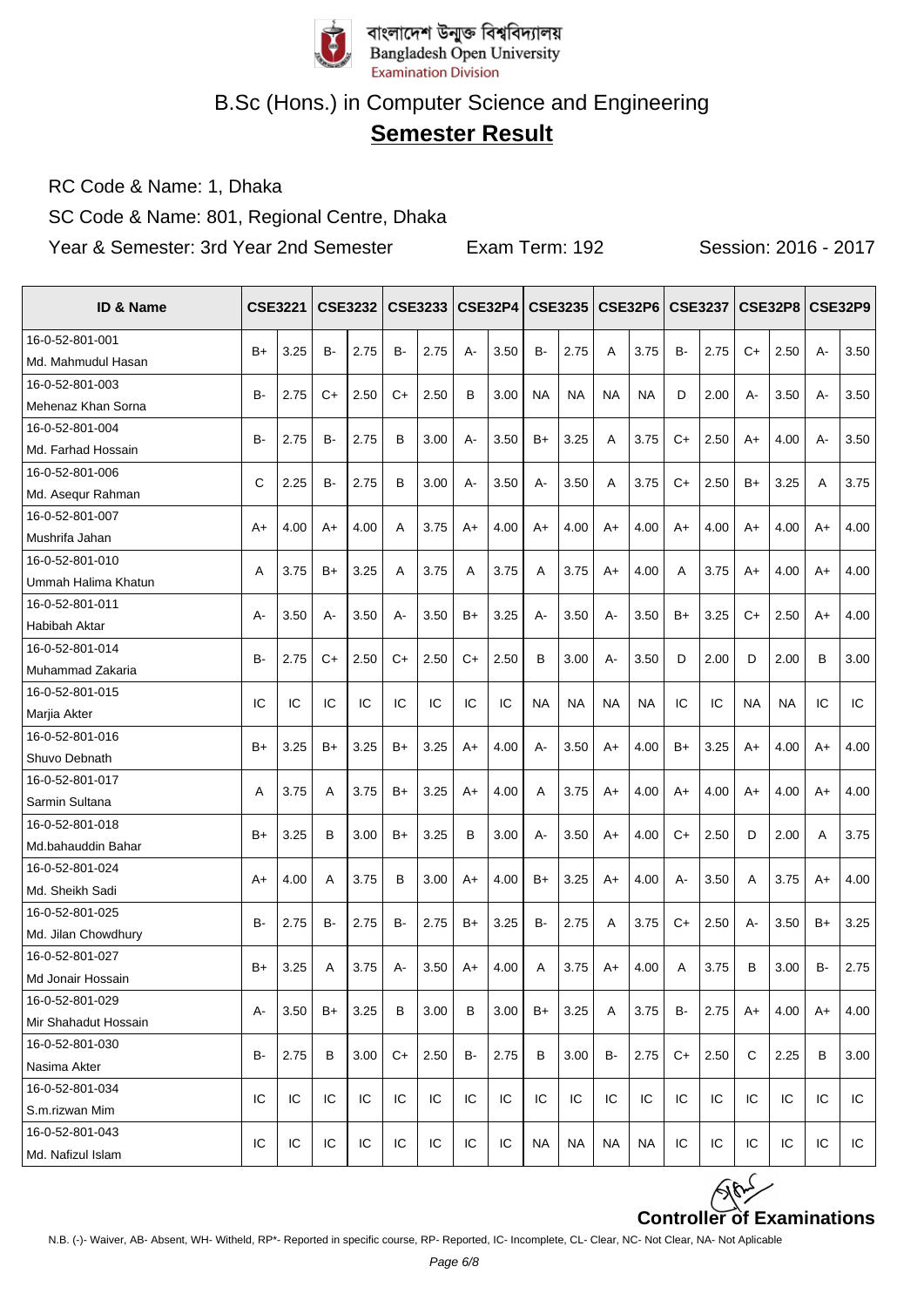

## **Semester Result**

RC Code & Name: 1, Dhaka

SC Code & Name: 801, Regional Centre, Dhaka

| <b>ID &amp; Name</b> |      | CSE3221   CSE3232   CSE3233   CSE32P4   CSE3235   CSE32P6   CSE3237   CSE32P8   CSE32P9 |      |           |      |             |   |      |      |    |      |      |
|----------------------|------|-----------------------------------------------------------------------------------------|------|-----------|------|-------------|---|------|------|----|------|------|
| 16-0-52-801-046      | 2.00 | 2.25                                                                                    | 0.00 | <b>B-</b> | 2.75 | $C+$   2.50 | B | 3.00 | 0.00 | D. | 2.00 | 3.50 |
| l Mohammad Ali Akbar |      |                                                                                         |      |           |      |             |   |      |      |    |      |      |